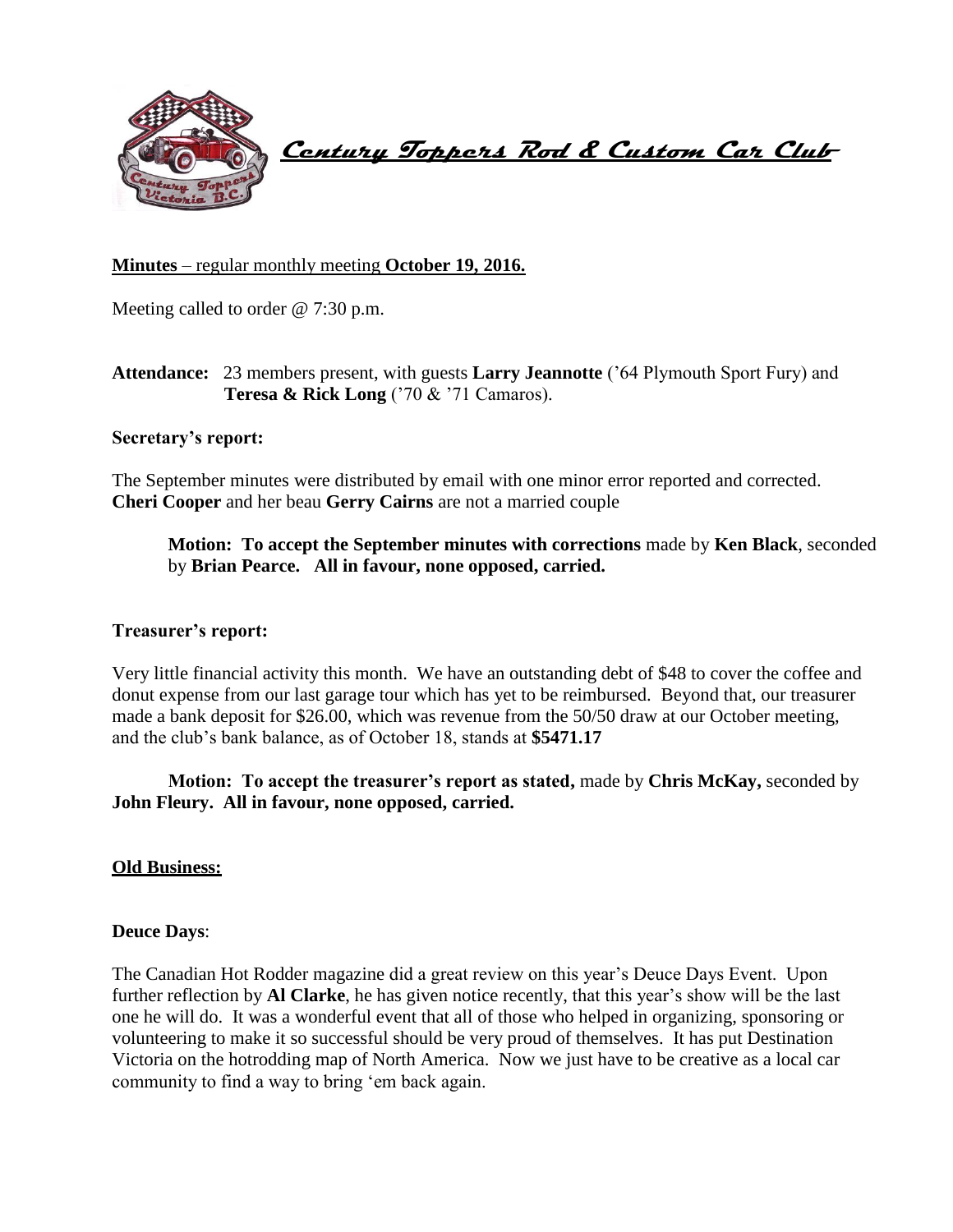## **2016 Club Christmas Dinner/dance:**

Particulars of this year's event has been emailed out to all our club members, the Torquemaster's the Rogues and a few others as well. The response this year has been very positive. To date, we have 116 reservations confirmed with the maximum number of guests set at 125 seats. The change of venue, a more enhanced selection of food choices, and live entertainment has spurred new interest this year. Moving the date away from the Christmas truck parade has probably helped as well. **Marlin Ball** has again donated a unique auto lamp for auction and we are trying to come up with an idea for a ladies auction. Also door prizes are needed, so please get out there and beat the bushes for a donation from commercial vendors. **John Fleury** has "volunteered" to sell 50/50 tickets again this year.

# **Brunch at the Zanzibar:**

About 26 participants enjoyed a great meal at the Zanzibar this month. Although there was a mix up in the food delivery, in that those who arrived first, ended up getting there meal last, while the executive, who had arrived in the last group, were justifiably served first by their doting waitress. There just has to be some benefits to sticking your neck out year after year ................ and you too could reap such extravagant benefits by joining the team.

**B R E A K** 50/50 draw resulted in a total of \$71.00 being collected and the winner was ……… Len Levere who took home \$35.50 for showing up tonight.

Dinner / dance tickets were handed out to those with cash and cheques. A reminder that tickets should be paid for by end of October where possible.

Both of our guests this evening, **Larry Jeannotte** and the **Longs, Teresa and Rick** joined the club this evening. A big welcome to you, we look forward to your involvement in our club events.

## **New Business:**

## **Annual State of the Union Report:**

Our treasurer, **Loyd Houston,** has done an annual report on our financial health of our club.

## **The year 2016 in review:**

|         | <b>Total Revenue:</b>                                   | \$3680         |
|---------|---------------------------------------------------------|----------------|
|         | Excess revenue from dinner/dance<br>Website advertising | \$200<br>\$400 |
|         | 50/50 sales at monthly meetings                         | \$380          |
| Income: | Membership at \$50 each                                 | \$2700         |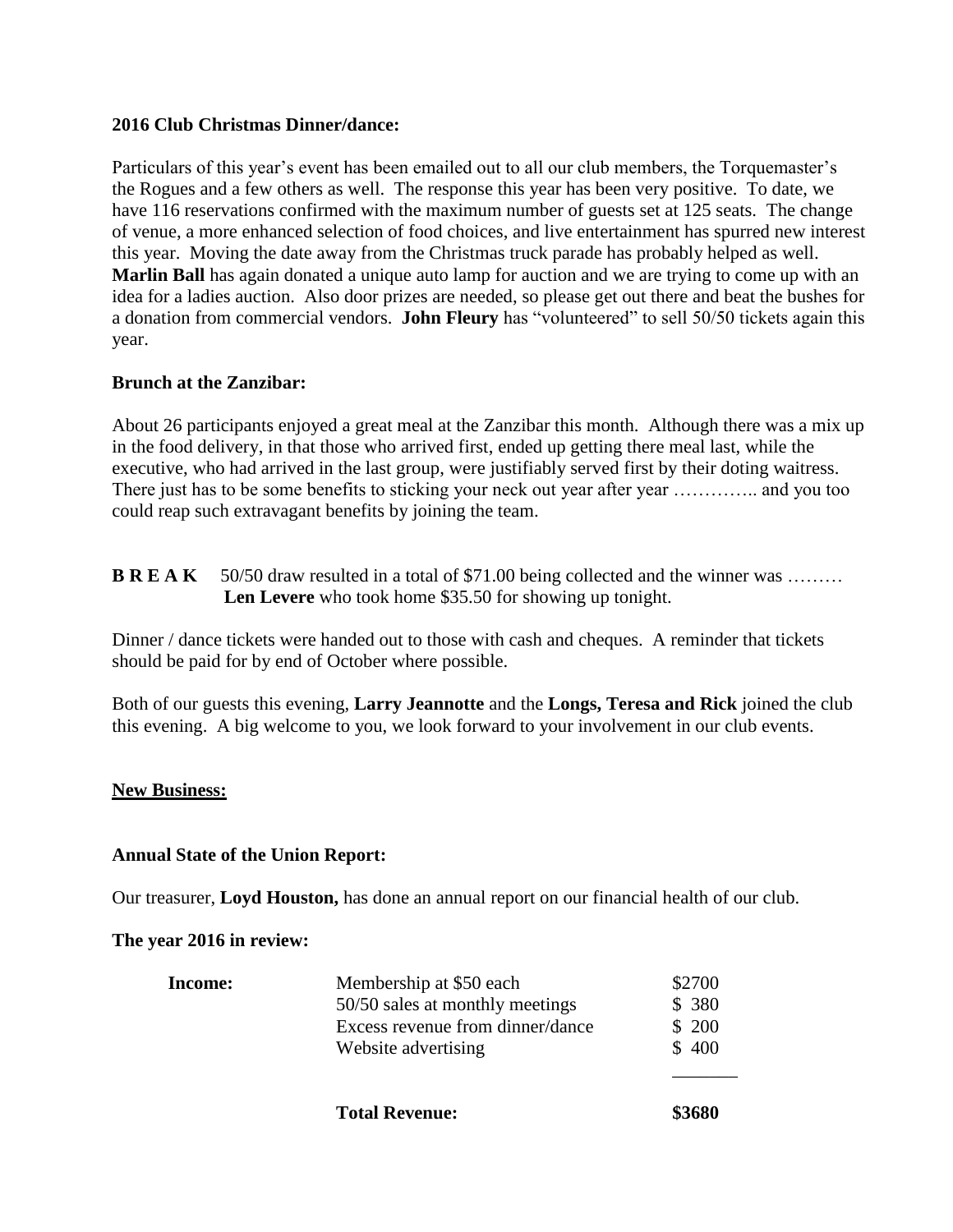|                 | <b>Total Expenses:</b>                                                          | \$3150          |
|-----------------|---------------------------------------------------------------------------------|-----------------|
| <b>Outlays:</b> | Dinner/dance, picnic, membership, misc.<br>Donations - Victorian & Firefighters | \$2800<br>\$350 |

#### **This leaves us with a net excess of about \$ 530 for the year.**

Our bank balance at end of September last year, was around **\$4800**, and this year it stood at **\$5350,**  which is about \$550 to the good. Our mandate that was established in 2014, was to maintain a bank balance of around \$5000 that would allow a financial cushion to cover any unforeseen expenses the club may incur. The philosophy of the present executive, going forward, assuming that the 2017 lead team agrees, is to put any excess monies beyond the \$5000 figure, back into club functions in 2017.

## **2017 Executive Nominations:**

Next month is the election of our 2017 Executive**.** President **Bill Campbell** asked for nominations from the floor this evening. Tonight, no one volunteered their name nor nominated any members for the executive. On reflection, the present executive volunteered to hold their present positions for another year if no other nominations are forthcoming at the November meeting. However, they all expressed a desire to welcome new blood and ideas to the executive if the membership so wished. It was stated that several members may be assigned to be event leads throughout the year as our program develops.

## **Ideas for next year's events:**

Several ideas for events next year were suggested. Garage tour suggestions included **Ed Polinski's** garage, and **Harry Blackstaff's** special interest collection in Chemainus. Possible business tours at Viking Air, 442 Squadron's new facilities at the airport, and Graphic FX. More ideas are always welcome.

## **Buy and Sell and other items:**

**Wanted -- 200 4R transmissions by both Gord Bailey and James Robinson.**

**For sale -- new 50 Flow master Mufflers (2) – Gord Strongman**

 **-- miscellaneous '37 Ford parts – Bill Campbell**

### **No further new business**

Motion to adjourn made by **Ken Black,** seconded by **Bob Parker - meeting adjourned at 9:25 pm.**